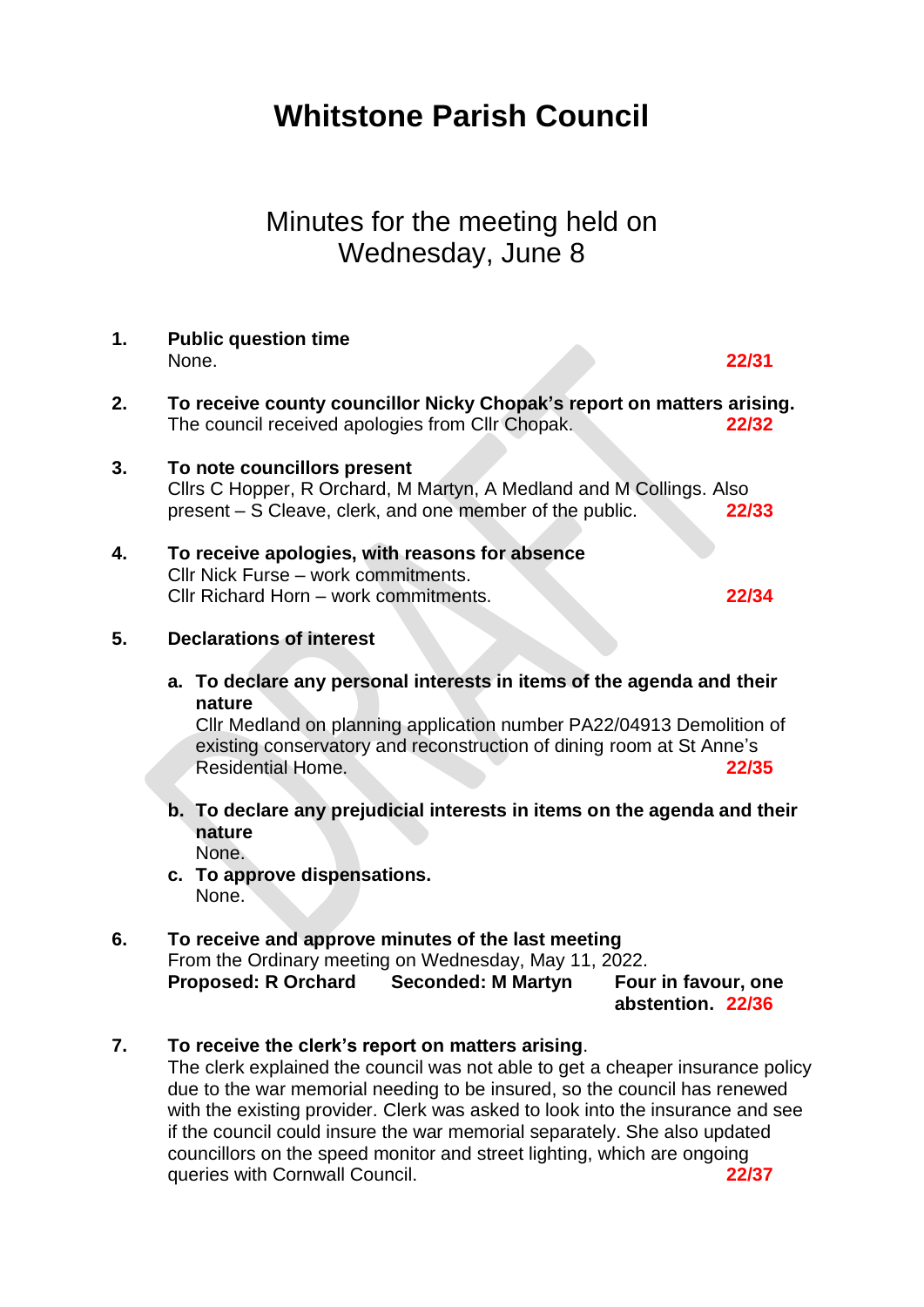#### **8. Consideration of planning applications**

**a.** PA22/05128 – Resubmission of PA19/06755 for the erection of a detached double garage with garden store below and art studio above – Laburnum Road from Cherry Cross to Wheatley Road, Whitstone. Councillors felt the application was no different to the previous application and proposed no objection. **Proposed: A Medland Seconded: C Hopper Unan 22/38**

# • **Cllr Medland left the room for the following item \***

PA22/04913 – Demolition of existing conservatory and reconstruction of dining room, St Anne's Residential Home, Whitstone

Councillors felt the plans would be in keeping with what is there already and proposed no objection.

**Proposed: R Orchard Seconded: M Martyn Unan 22/39**

# **b. To note any decisions or other consultations received.**

PA22/04613 Prior approval notification to determine if planning permission is required to erect a general-purpose agricultural building on field near to Barrows, Whitstone for Mr Philip Colwill. This was noted by councillors. **22/40**

#### **9. Portfolio reports:**

• Footpaths

Cllr Collings said the gate has gone at the top of the footpath (at the far end of the parish hall). Clerk to check with Cornwall Council who is responsible for its reinstatement. **22/41**

• Localism / Parish Plan / BAN Nothing to report. **22/42** 

#### Parish Hall

Cllr Collings noted that the grounds of the parish hall are being used as a playground. Goal mouths had been given for children to play. However, he said it was private property and liability falls with the hall. Cllr Collings said the parish council need to be seen to be providing a play area, not the parish hall. The grounds are for the hirers of the hall. It was not thought to be a parish council issue if the hall committee say children cannot use it. It was proposed by Cllr Hopper that Cllr Collings finds out the views of the parish hall committee and report back to the July meeting. **Proposed: C Hopper Seconded: R Orchard Unan 22/43**

• Grants Nothing to report. **22/44** 

#### **9. Correspondence**

Councillors noted correspondence from: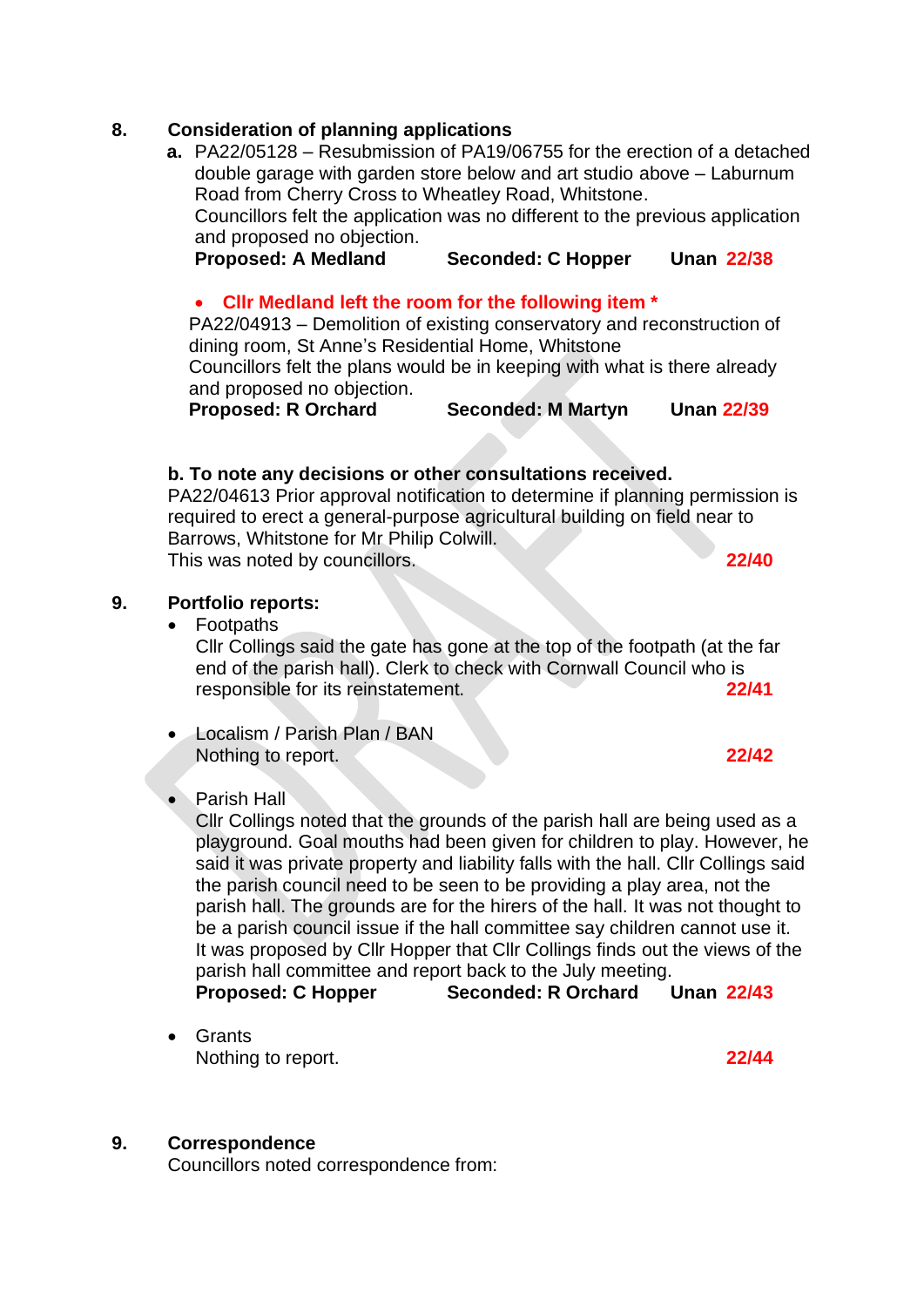- Cornwall Council meet the leader of Cornwall Council
- Cornwall Council Town and Parish Council newsletter
- Cornish Buildings Group Buildings at Risk newsletter **22/45**

#### **11. Agenda items**

**15. Accounts**

#### 1. Whitstone Carnival

Cllr Hopper reported that Whitstone Carnival will go ahead this year. A meeting was held two weeks ago, with another being held on June 23. The plan is to hold a produce show on Saturday, July 16 and a children's disco in the evening; a car treasure hunt on the Wednesday; a skittles evening on the Friday and the carnival on Saturday, July 23. She said there was no need for parish council involvement at this stage, but herself and Cllr Martyn will report back after the next meeting. **22/46**

#### 2. Letter to community helpers

**Contract Contract** 

The council received an email from Maggie Stanbury regarding the help given by people of the 'Love and Care in the Community' group, many supporting neighbours and people in the community, picking up shopping and prescriptions, ringing isolated people during Covid etc. The council looked at the possibility of writing to the people listed in the letter, but at the risk of leaving somebody out, it was decided to thank everyone through a piece in the Whitstone Whistler. The clerk to draft something and circulate to *COUNCILIORS* for approval **22/47** 

|                                                                       | 3. Windfarm - One Wind Renewable<br>This item was deferred to the July meeting.                                                                                                                                                                   |                                      |                   | 22/48 |
|-----------------------------------------------------------------------|---------------------------------------------------------------------------------------------------------------------------------------------------------------------------------------------------------------------------------------------------|--------------------------------------|-------------------|-------|
| 4. Beacon event monies<br>This item was deferred to the July meeting. |                                                                                                                                                                                                                                                   |                                      |                   | 22/49 |
| <b>Accounts</b>                                                       |                                                                                                                                                                                                                                                   |                                      |                   |       |
| 15а.                                                                  | <b>Balances June 3, 2022</b><br><b>Current Account</b>                                                                                                                                                                                            | £9,089.88                            |                   |       |
|                                                                       | <b>Community Benefit</b><br><b>Reserve Account</b><br>£56,013.92<br>£45,000.00<br><b>CCLA Property Fund</b><br>To approve accounts for payment<br>Clerk – May wages<br>$\bullet$<br>Mileage and expenses (stamps,<br>folders, paper and printing) |                                      |                   |       |
| 15b. l                                                                |                                                                                                                                                                                                                                                   |                                      | £240.00<br>£52.86 |       |
|                                                                       | <b>HMRC</b><br>$\bullet$                                                                                                                                                                                                                          | Total payable<br>Gallagher Insurance |                   |       |